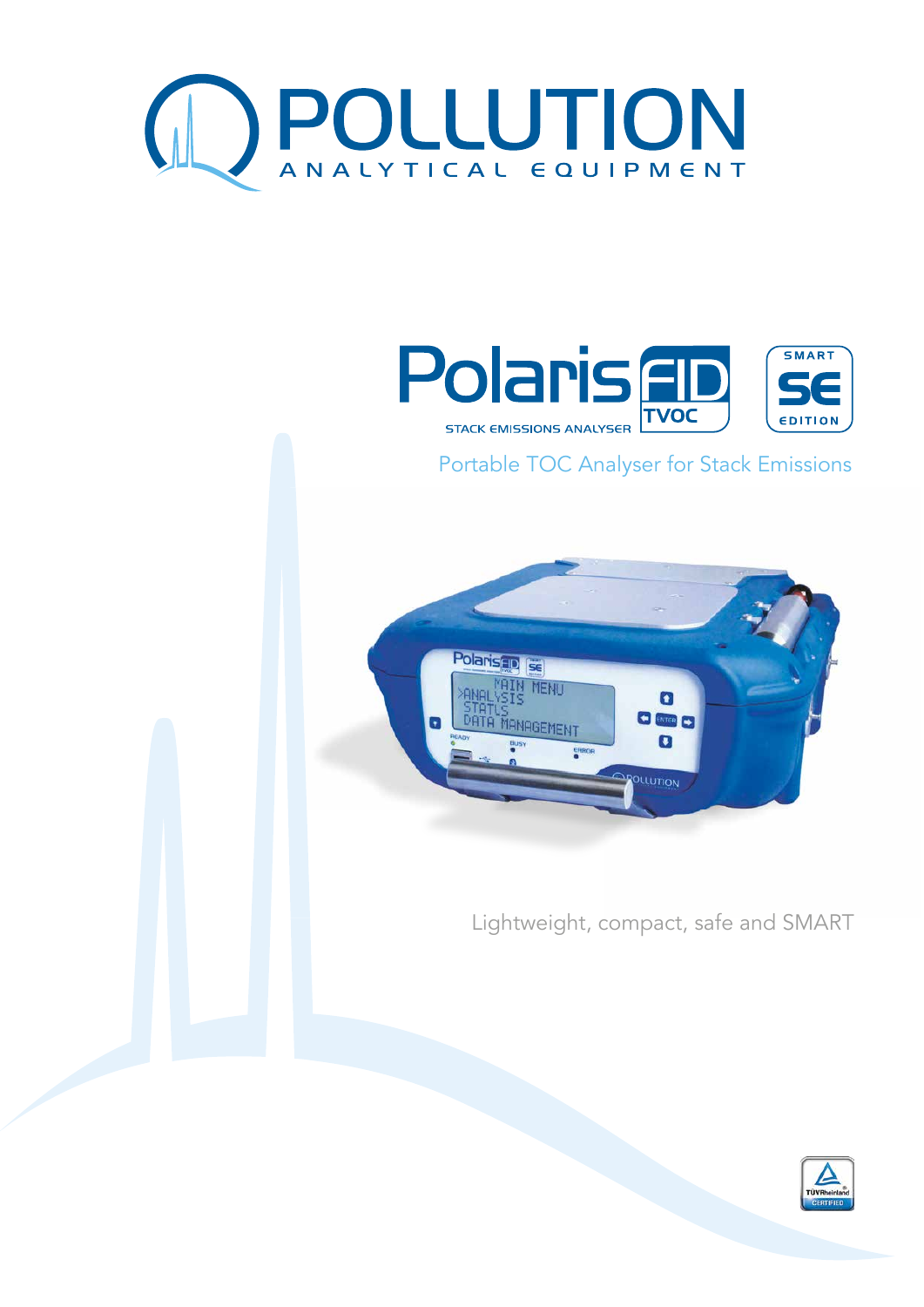| <b>SPECIFICATIONS</b>                                                                                              |                                                                                                                                                                                                                                                                                                                               |
|--------------------------------------------------------------------------------------------------------------------|-------------------------------------------------------------------------------------------------------------------------------------------------------------------------------------------------------------------------------------------------------------------------------------------------------------------------------|
| Size and Weight                                                                                                    | 355(W) x 155(H) x 426(D) mm, 10 Kg (with batteries 13,4 Kg)                                                                                                                                                                                                                                                                   |
| Power Supply                                                                                                       | External Power Adapter 110 - 240VAC - 24VDC @ 8,2A<br>$\bullet$<br>2 NMH batteries 9Ah (running-time 3h @ 140°C detector)<br>$\bullet$<br>Transportation Information: UN 3496, Class 9 with Special Provision A199<br>٠                                                                                                       |
| Sampling                                                                                                           | Heated head system                                                                                                                                                                                                                                                                                                            |
| <b>Environmental Operating Ranges</b>                                                                              | $+5^{\circ}$ C < T < $+40^{\circ}$ C - 0% < RH < 95%                                                                                                                                                                                                                                                                          |
| Max detector body temperature                                                                                      | 195°C                                                                                                                                                                                                                                                                                                                         |
| Max temperature Sample Inlet                                                                                       | 185°C                                                                                                                                                                                                                                                                                                                         |
| Materials in contact with the sample                                                                               | Steel AISI316 and high performance polymers                                                                                                                                                                                                                                                                                   |
| Sample flow                                                                                                        | Approximately 800 ml/min                                                                                                                                                                                                                                                                                                      |
| Sample pressure                                                                                                    | $atm \pm 100$ mbar                                                                                                                                                                                                                                                                                                            |
| Measuring Range                                                                                                    | 0-20/50/150/500/5000/10000 mgC/Nm 3 (other on request)<br>0-10/100/1000/5000 ppm relative to Propane                                                                                                                                                                                                                          |
| Accuracy                                                                                                           | 1% of the F.S. or 0,4 mgC/Nm3, whichever is greater (0,25 ppm as Propane)                                                                                                                                                                                                                                                     |
| Setting Methods and Data Storage                                                                                   | Upload/Download Methods via USB<br>$\bullet$<br>Internal Flash Memory data storage (20 days of continuous measurements)<br>$\bullet$                                                                                                                                                                                          |
| Interfaces                                                                                                         | USB (download/upload methods and download data)<br>$\bullet$<br>Bluetooth (computer connection with provided software for real time data acquisition<br>and designed APP for any Android smart device)                                                                                                                        |
| Flame management                                                                                                   | Electronic, with diagnostic and 'flame off' visual alarm, automatic system to restart the<br>flame                                                                                                                                                                                                                            |
| Hydrogen storage cartridge                                                                                         | Metal hydrides technology (running-time about 20 hours)<br>$\bullet$<br>Rechargeable via external source of hydrogen under moderate pressure<br>$\bullet$<br>Transportation Information: no transport restriction (UN 3479)<br>٠                                                                                              |
| Zero Air                                                                                                           | 1L Cylinder (non-rechargeable): technical air @ 12bar / 20°C (running time approxi-<br>$\bullet$<br>mately 10h)<br>Quick connectors for external Zero Air cylinder<br>٠<br>Transportation Information: UN 1956, Hazard Class Number 2.2 (Non-Flammable<br>Gas)                                                                |
| Span Gas                                                                                                           | 1L Cylinder (non-rechargeable): propane in air @ 12bar / 20°C (Concentration of total<br>carbon equivalent : 16/40/120/320mg/Nm). Other configurations on request<br>Quick connectors for external Span Gas cylinder<br>$\bullet$<br>Transportation Information: UN 1956, Hazard Class Number 2.2 (Non-Flammable<br>٠<br>Gas) |
| Compliance and Certifications<br>Regular<br>Surveillance<br>TÜVRheinle<br>CERTIFIED<br>www.tuv.com<br>D 0000039773 | Compliance: EN12619:2013<br>Certification:<br>TUV Rheinland (ID 000039773) according to MCERTS performance standards<br>$\bullet$<br>EN12619:1999, EN13526:2002<br>Quality Management System in conformity with EN15267-2 and ISO9001:2015<br>٠                                                                               |
| <b>POLARIS FID SE - NMHC DOCKING STATION</b>                                                                       |                                                                                                                                                                                                                                                                                                                               |
| Size and Weight                                                                                                    | 330 (W) x 110 (H) x 330 (D) mm, 7 Kg                                                                                                                                                                                                                                                                                          |
| Power Supply                                                                                                       | 110 - 240VAC                                                                                                                                                                                                                                                                                                                  |
| Measurement                                                                                                        | Automatic: Methane, Total Hydrocarbons, NMHC (calculated)                                                                                                                                                                                                                                                                     |
| Optional                                                                                                           | Temperature controller (80-200°) and power for sampling line                                                                                                                                                                                                                                                                  |
| Compliance and Certification                                                                                       | Compliance: EN ISO25140:2010                                                                                                                                                                                                                                                                                                  |

Due to continuous improvement, our products can be subject to modification at any time and without any notice among the technical specs and images here listed, to be considered only as indicative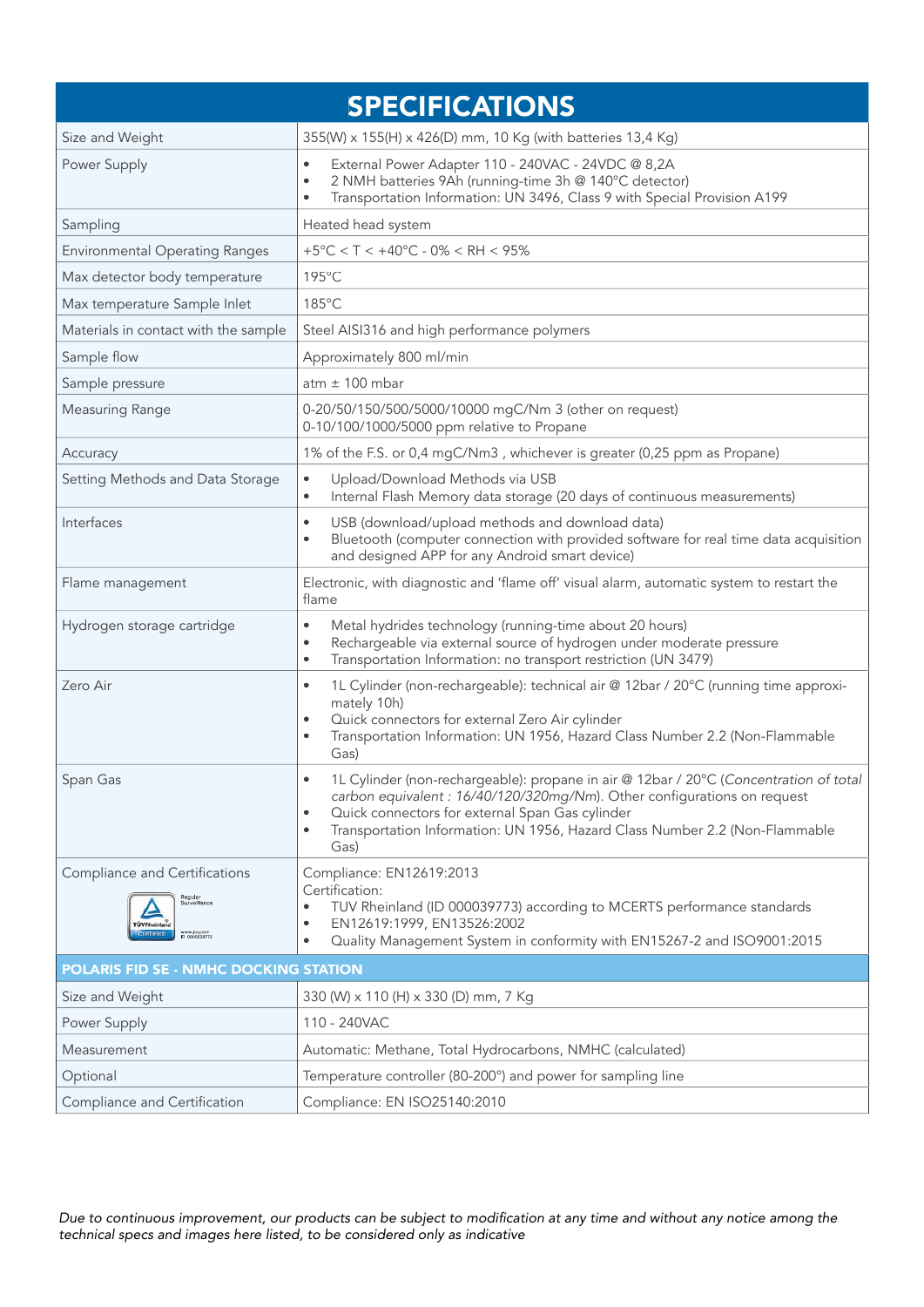# POLARIS FID SE, THE PORTABLE FID FOR STACK EMISSIONS: LIGHTWEIGHT, COMPACT, SAFE AND SMART

POLARIS FID SMART EDITION (SE) analyser is the evolution of the bestseller POLARIS FID, realized by Pollution Analytical Equipment. It is an on-site monitor for the detection of total organic carbon (TOC) in compliance with EN12619:2013 and EPA Method 25A. It is a fully portable instrument because it incorporates everything needed for the analysis; for that reason it is useful for environmental screening as well. POLARIS FID SE is Smart thanks to Bluetooth Connection and the designed APP to view real time data and graphs for any Android smart device.



#### POLARIS FID SE RUNS WITH BATTERIES THANKS TO THE EXCLUSIVE DESIGN WITH LOW POWER CONSUMPTION

The miniaturization of the flame ionization detector (FID) and heated volumetric sampling system result in outstanding energy savings and thus allows the use of built-in rechargeable batteries. It also ensures the highest accuracy and repeatability of sequences of analysis.



## POLARIS FID SE IS BUILT TO RESIST TO THE MOST DIFFICULT OPERATING CONDITIONS

The instrument is designed to be resistant to samples with high temperature and humidity: this is a typical working condition with hot samples during stack monitoring.

The detector manifold, the sampling lines and all the valves are integrated into a single block and uniformly heated, in order to eliminate all possible cold spots and avoiding local sample condensation.

# APPLICATIONS

- On-site analysis of TOC (Total Organic Carbon) in Stack Emissions, in compliance with EN12619:2013 and EPA Method 25A
- Methane/NMHC Automatic analysis in compliance with EN25140:2010
- Environmental screening

# KEY FEATURES

- Rechargeable battery operations  *fully portable*
- Integrated hydrogen cartridge *safe and compact*
- Zero Air and Span Gas integrated into the chassis  *ergonomic and lightweight*
- Heated volumetric sampling system  *accurate and precise*
- Alphanumeric display and USB port for uploading methods and downloading data analysis  *easy and advanced*
- Docking station for Methane/NMHC and optional controller for heated lines effective and flexible
- TÜV Approval certified and quaranteed
- Wireless Bluetooth computer connection and Management software  *fast and friendly*
- Designed APP for Android smart device  *real time data close at hand*

### POLARIS FID SE IS COMPACT, LIGHTWEIGHT AND ERGONOMIC FOR EASY USE

The instrument incorporates everything you need for analysis: batteries, hydrogen storage cartridge, pump and Activated Charcoal filter for the flame air, span gas cylinder for the calibration and technical air cylinder for high accuracy and precision. The sample inlet, with double filter, is compatible with all sampling lines on the market. It is equipped with comfortable shoulder strap for field use.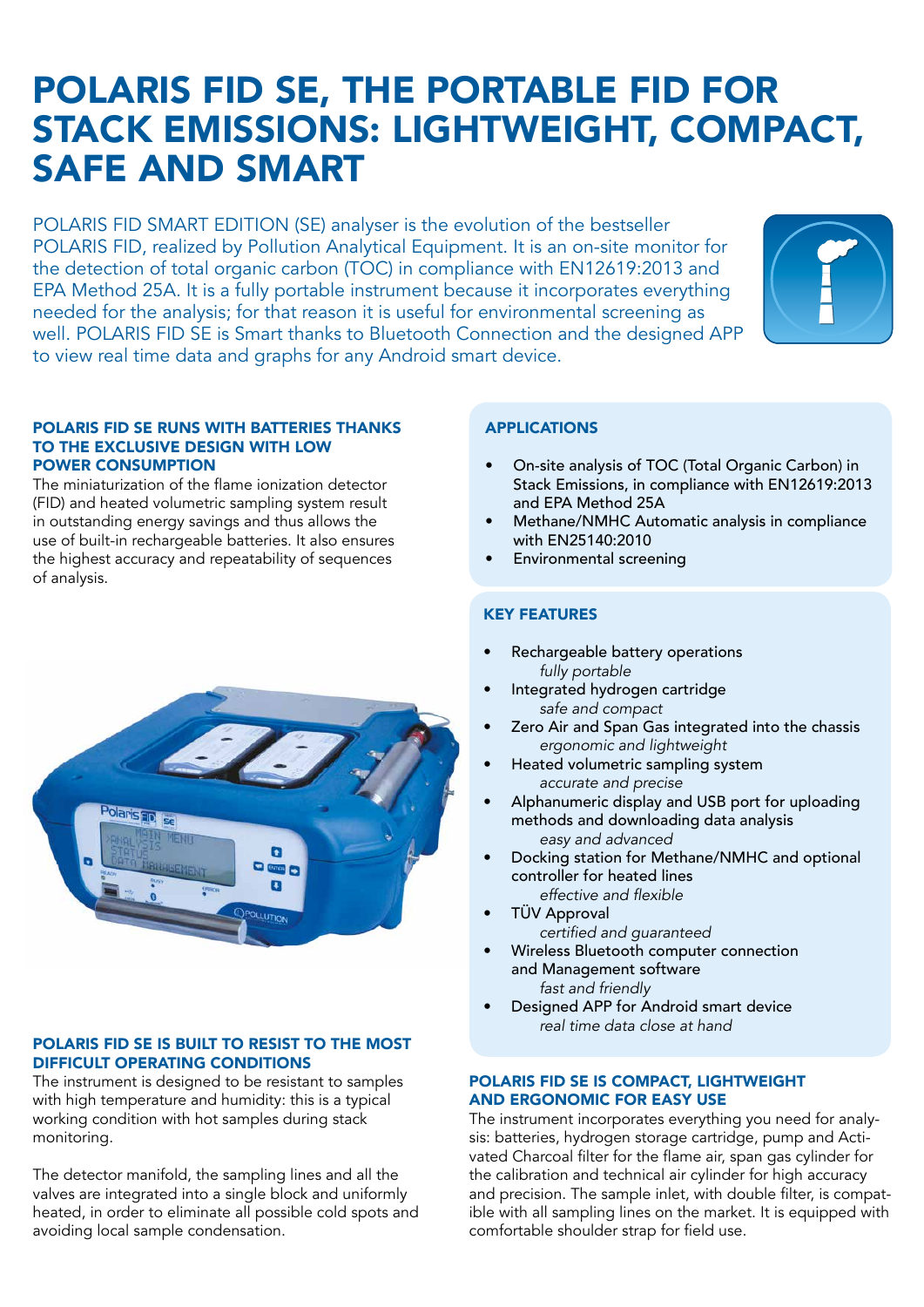

### POLARIS FID SE OPERATES IN COMPLETE AUTONOMY, AND CONTROLS THE ENTIRE ANALYTICAL PROCESS

The integrated microprocessor automatically controls several parameters: ignition and flame monitoring, diagnostic checks, sampling lines cleaning cycles, calibration procedures. Moreover Bluetooth connectivity allows wireless computer connection through Mc-FID software. Mc-FID features: status monitoring, real time data collection (i.e. data graph drawing), data logger and export to any spreadsheet program, printable reports. The new APP runs on any Android smart device and allows to view in real time data and graph both in your smartphone or tablet. Data can be stored directly inside the device memory and exported as Excel file format, ready to be sent via email. Every measurement is also geotagged.

## POLARIS FID SE FEEDS THE FLAME THROUGH AN INTEGRATED AND SAFE HYDROGEN STORAGE

The compact hydrogen storage cartridge (using an innovative metal-hydride technology) is integrated into the instrument and self-desorbs the hydrogen fuel to the flame detector at appropriate pressure and flow. It is very safe and it does not require pressure regulators;

it is a very handy instrument because it allows to perform analysis for many hours.

Because of its peculiarities, it can be carried by car and by plane without any restriction. It can be easily recharged in less than one hour in the laboratory using

a standard hydrogen cylinder with

# POLARIS PROBE HEATED SAMPLING PROBE FOR TOC

POLARIS PROBE is the sampling probe for TOC analysis: it is lightweight, compact and robust, the best accessory that matches Polaris FID SE portability.

POLARIS PROBE is

EN12619:2013 compliant, comes equipped with a specially designed heated sampling line self-regulated at 180°C. A separate inlet port placed before the heated filter allows the injection of span gas for calibration or zero air for zero check.



POLARIS PROBE sampling line integrates a special support that prevents any cold spots and maximizes the sturdiness of the junction between the heated line and probe. Standard Swagelok fitting simplifies the connection between these two parts.

### STANDARD CONFIGURATION

- 70 cm Stainless steel Sampling Probe Tip
- Power 240VAC

# FEATURES AT A GLANCE

- Lightweight, compact and robust
- Built-in self-regulating elements at 180°C
- Control light indicates when the probe reaches the set point temperature
- Micro-Filter easily replaced
- Quick fitting inlet port for calibration and zero check
- Carrying handle mounted on the heat-isolated housing
- Standard Swagelok fitting and high strength special support protection

# OPTIONAL ACCESSORIES

- Lines are available at different lengths: 3, 5, 10 meters
- Stainless steel Sampling Probe Tip at 30 cm
- Titanium Sampling Probe Tip at 30 cm or 70 cm
- Power 115VAC
- Anti shock Carrying Case for safe transport of the probe
- Optional Filters available for different application

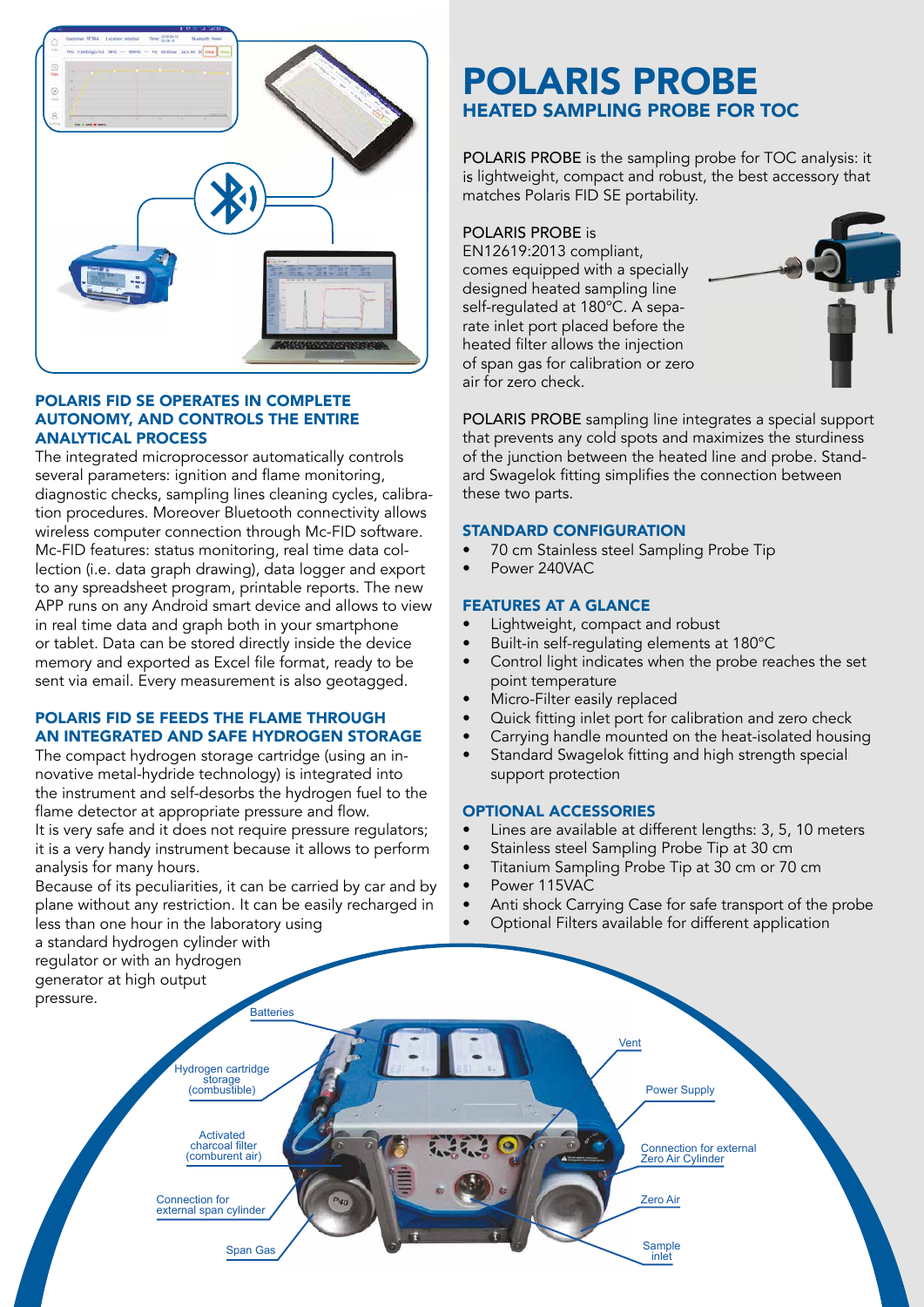# NMHC OPTION







External Catalyst for automatic Methane/NMHCs analysis.

POLARIS FID SE controls the Docking Station to measure sequentially total hydrocarbons and/or methane only. Automatically it calculates the difference between them reporting the NMHC value. The Docking Station also powers POLARIS FID SE and heated lines. Optional internal temperature controller for the heated line, range 80°C – 200°C. Docking station is developed and tested according to the performance criteria of the EN25140:2010 for methane and not-methane analysis.

# ACCESSORIES AND CONSUMABLES











#### POLARIS FID SE - Calibration Gas

Kit of 12 disposable cylinders: • Span Gas 16/40/120/320 mg/Nm3.

Other configurations on request

- Zero Air
- Combo: 9 Zero + 3 Span

### POLARIS FID SE - H2 Cartridge

Compact hydrogen storage cartridge based on metal hydride technology, can be easily recharged with an external pressurised hydrogen source in less than 1 hour. 50L Capacity. Dimensions: 200 (L) x 30 (D) mm.

### POLARIS FID SE - H2 Recharging Interface

Connection Kit for the recharge of the Hydrogen cartridges through external pressurized cylinder. It is equipped with safety valves.

### **POLARIS FID SE - Activated Charcoal filter**

for comburent air Dimensions: 220 (L) x 28 (D) mm.

#### POLARIS FID SE - First Maintenance Kit

Set of special screwdrivers/keys, replacement inlet filters, H2, zero and span gas fittings for external canisters.

Many other accessories and consumables are available for best results with POLARIS FID SE, e.g. external battery charger, carrying cases and filters.